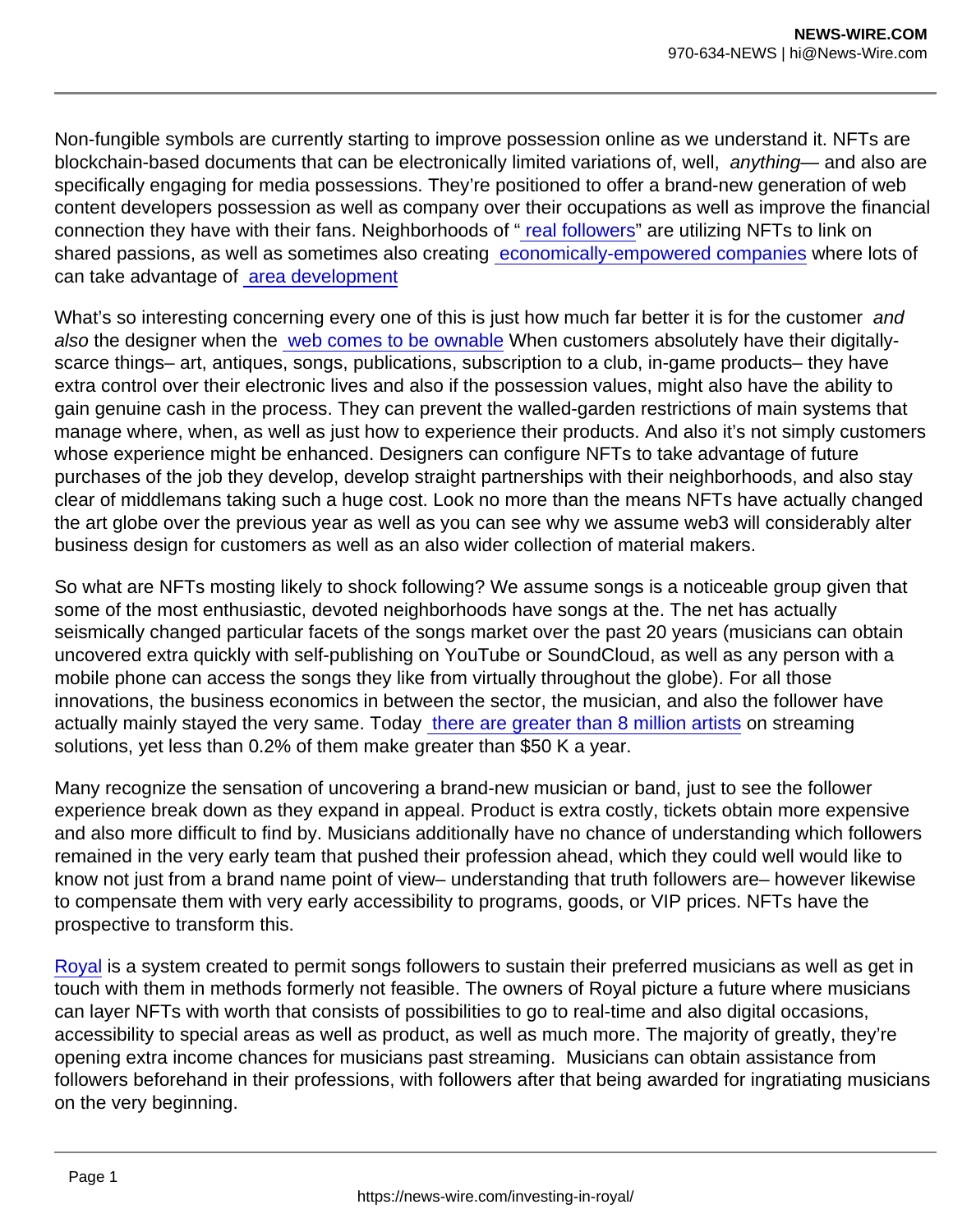Royal is constructing a songs solution that in the past would certainly've just been a wishful thinking– allowing followers take part straight in their success.

Last month, in an examination of principle, Royal and also DJ 3LAU handed out electronic properties standing for 50% streaming possession in 3Lau's newest solitary. Within the initial 2 weeks, the tune got to a worth of over \$6 million. It's early, however this highlights that the marketplace worths songs legal rights and also links to musicians in such a way that central systems can not totally address.

In enhancement to their adventurous vision, what makes this starting group so distinct is 3LAU's direct experience as an artist coupled with JD's outstanding performance history as a repeat owner and also start-up driver (he co-founded Opendoor as well as has actually been an endeavor capitalist for the last couple of years). I leave from every discussion with them much more motivated by what's ahead. Invite Royal!

The sights revealed right here are those of the specific AH Capital Management, L.L.C. (" a16 z") workers priced quote as well as are not the sights of a16 z or its associates. Particular info had in below has actually been acquired from third-party resources, consisting of from profile firms of funds taken care of by a16 z. While drawn from resources thought to be dependable, a16 z has actually not individually confirmed such details as well as makes no depictions regarding the long-lasting precision of the details or its suitability for an offered circumstance. Furthermore, this material might consist of third-party promotions; a16 z has actually not examined such promotions as well as does not recommend any kind of marketing web content included therein.

This web content is attended to educational functions just, and also need to not be trusted as lawful, company, financial investment, or tax obligation suggestions. You need to consult your very own advisors regarding those issues. Referrals to any kind of protections or electronic properties are for illustratory functions just, as well as do not make up a financial investment referral or deal to offer financial investment advising solutions. This material is not routed at neither designated for usage by any type of capitalists or possible financiers, as well as might not under any type of scenarios be counted upon when making a choice to spend in any type of fund handled by a16 z. (An offering to spend in an a16 z fund will certainly be made just by the exclusive positioning memorandum, membership contract, and also various other pertinent paperwork of any kind of such fund and also need to be checked out in their whole.) Any type of financial investments or profile firms discussed, described, or explained are not rep of all financial investments in cars taken care of by a16 z, and also there can be no guarantee that the financial investments will certainly pay or that financial investments made in the future will certainly have comparable features or outcomes. A listing of financial investments made by funds handled by Andreessen Horowitz (leaving out financial investments for which the provider has actually not supplied consent for a16 z to divulge openly along with unannounced financial investments in openly traded electronic possessions) is offered at https:// a16 z.com/investments/.